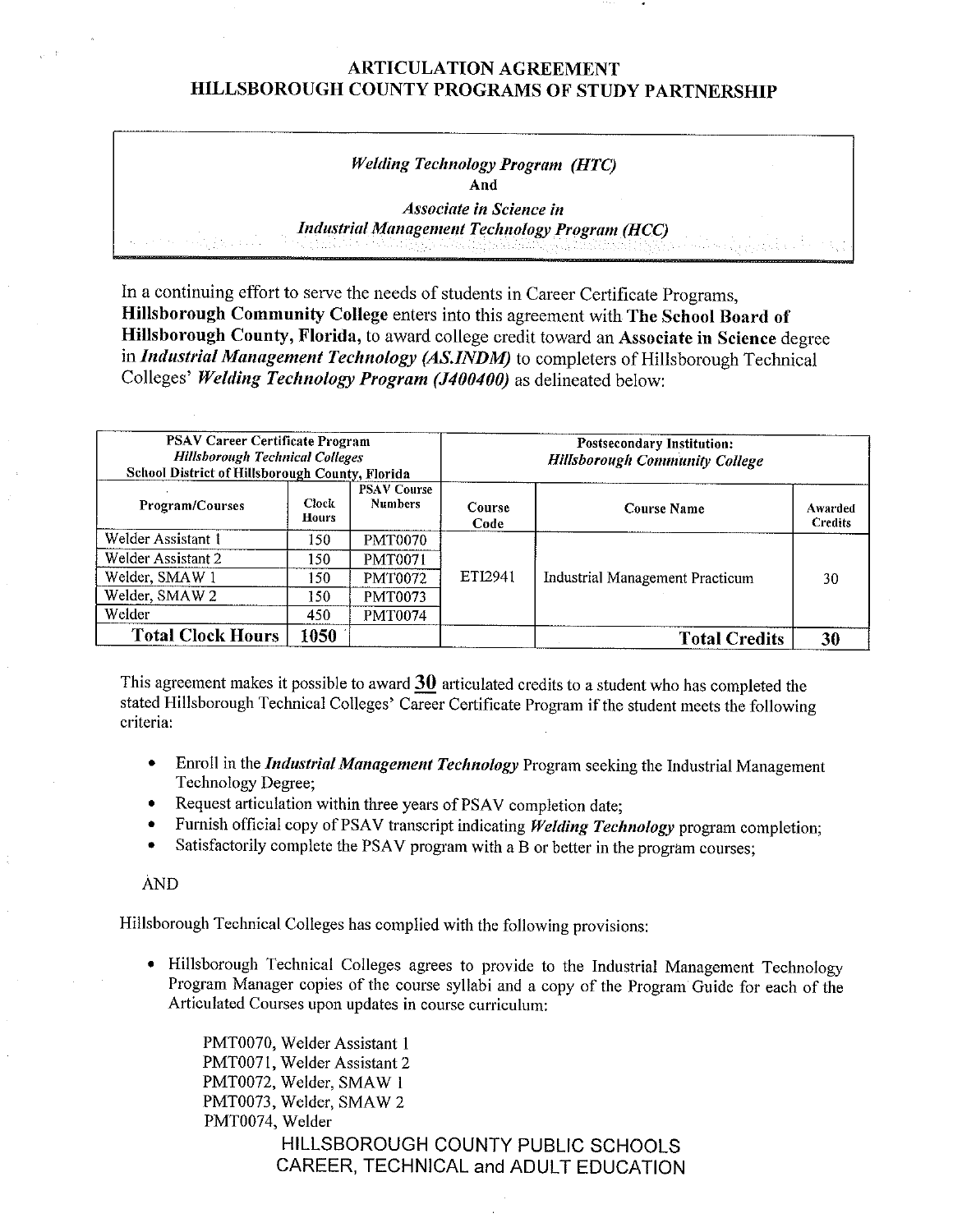#### **ARTICULATION AGREEMENT HILLSBOROUGH COUNTY PROGRAMS OF STUDY PARTNERSHIP**

• Hillsborough Technical Colleges agree to meet the teaching objectives for each of the credited courses that Hillsborough Community College does for:

ETI294 1, Industrial Management Practicum

• Hillsborough Technical Colleges agree to use the following textbooks for the Articulated Courses and not to change textbooks without the prior written permission of the Industrial Management Technology Program Manager:

Practical Problems in Mathematics for Welders, 6<sup>th</sup> ed., 9781111313593 Modern Welding, 11<sup>th</sup> ed., 9781605257952

The articulating agency will annually review the contents of the curriculum and the qualifications of teachers employed by Hillsborough County Public Schools. The purpose of the review is to verify that competencies are being taught and are equivalent to the postsecondary institution's course(s) which has been designated as equivalent and for which college credit is being offered.

This articulation agreement for the *30* credit(s) toward the *Hillsborough Community College Industrial Management Technology Degree* is effective upon final signature of both institutions' representatives, and will be reviewed five years from this date. This agreement may be terminated by either party upon 60 days written notice.

Signatures below indicate endorsement and attestation of this agreement.

I hereby endorse the above articulation agreement:

Betty Viamontes, Chair, Board of Trustees School Board Chair TAMAR.

Date:

I hereby attest the above articulation agreement:

By: Dr/Kenneth Atwater, President

By: *Juchtard* Senker, VP of Academic Affairs<br>Date: 7/22/19

APPROVED AS TO FORM & LEGALITY

GENERAL COUNSEL HILLSBOROUGH COUNTY PUBLIC SCHOOLS CAREER, TECHNICAL and ADULT EDUCATION

Date:

**Hillsborough Community College The School Board of Hillsborough County, Florida** .

By: Blee Burnson of Burnson Regression

Date: \_ \_ --t-Ott-:C+-T }-,5a--+t20w19t,t--

By: 16ff Ealing, Superintendent

0CT 1 5 2019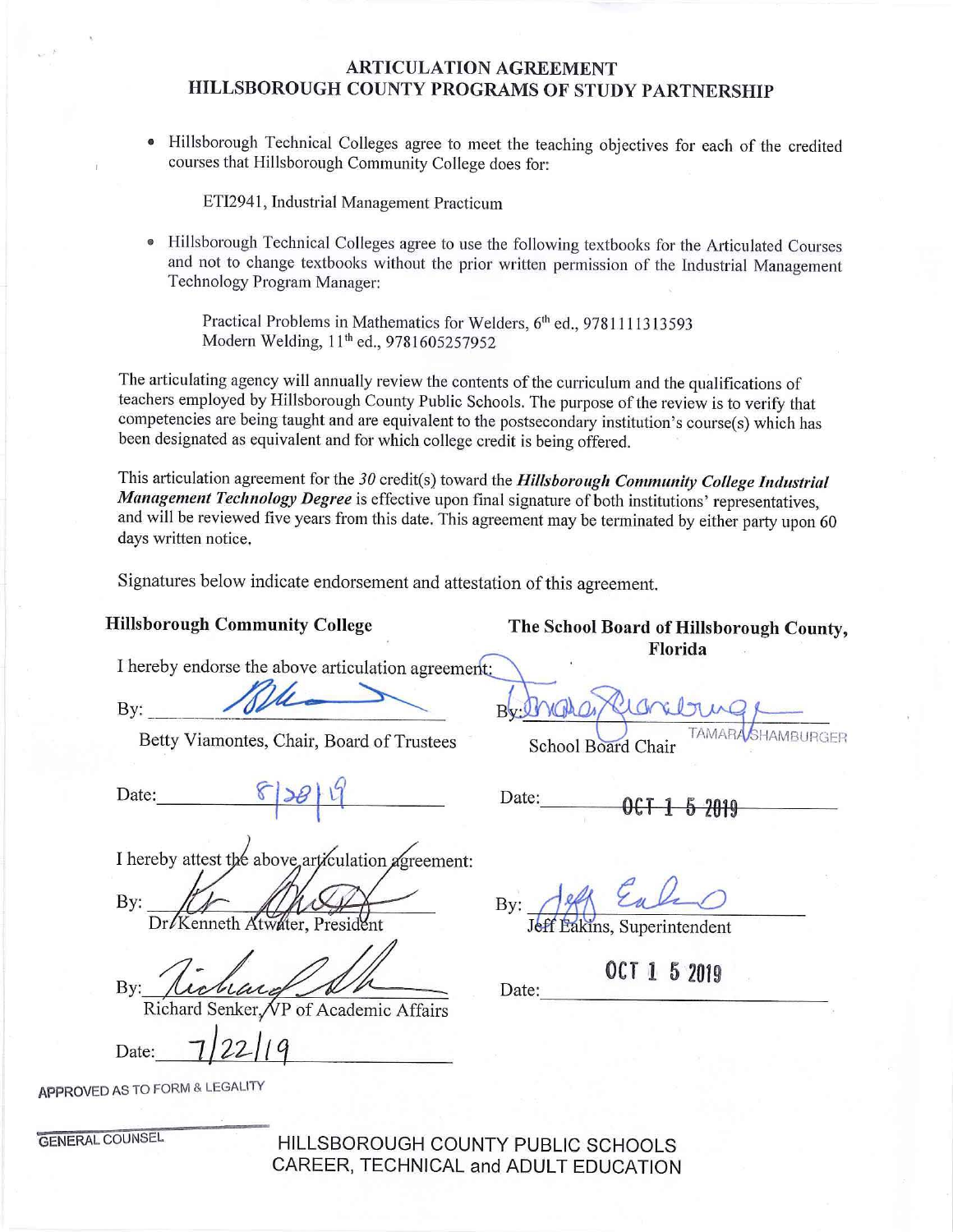#### Industry Certification/Credential/PSAV to AS Industrial Management **Credit Articulation Identification Form**

**AS Degree Name:** Industrial Management Technology **CIP Number:** 1652020501

# **Industry Certification/Credential/PSAV: Welding Technology**

(

(

 $\big($ 

**College Credit:** According to State of Florida's Curriculum Frameworks [\(http://www.fldoe.org/academics/career-adul](http://www.fldoe.org/academics/career-adul)t-edu/career-tech-edu/curriculum-frameworks/2017-18-frameworks/manufacturing.stml), the purpose of the AS Degree in Industrial Management Technology is to:

...*offer a sequence of courses that provides coherent and rigorous content aligned with challenging academic standards and relevant technical knowledge and skills needed to prepare for further education and careers in the manufacturing career cluster; provides technical skill proficiency, and includes competency-based applied learning that contributes to the academic knowledge, higher-order reasoning and problem-solving skills, work attitudes, general employability skills, technical skills, and occupationspecific skills, and knowledge of all aspects of the manufacturing career cluster.* 

The State Curriculum Framework goes on in the *Special Notes* section to state:

*Students may provide valid evidence oftechnical or industrial competencies as specified in the curriculum frameworks of an accredited postsecondary adult or postsecondary vocational institution. Students may also provide valid evidence of acquired skills through portfolios, documented work history, and registered apprenticeship programs that meet program outcomes as determined by the college.* 

Industrial elective credits may also be awarded based on the type of program, length of *program, certifications or licenses awarded under articulation agreements between PSA V program schools and/or industrial/technical license articulation agreements.* 

Industrial elective credits may also be satisfied by the completion of special courses and *certificate programs offered by the college specified in the elective section of the college's degree plan.* 

The purpose of this form is to document the validation of acceptable forms of evidence of the students' *technical or industrial competencies* and/or *acquired skills* that meet program outcomes.

The number of college credits awarded by the articulation agreement is determined by HCC faculty's assessment of the certification/credential/PSAV. A minimum of 30 clock hours of training or work experience will be required for every college credit awarded to a maximum of 30 credit hours. The 30 to 1 clock hour conversion is based on the guidelines for state reporting and FLDOE unit definition of a clock hour.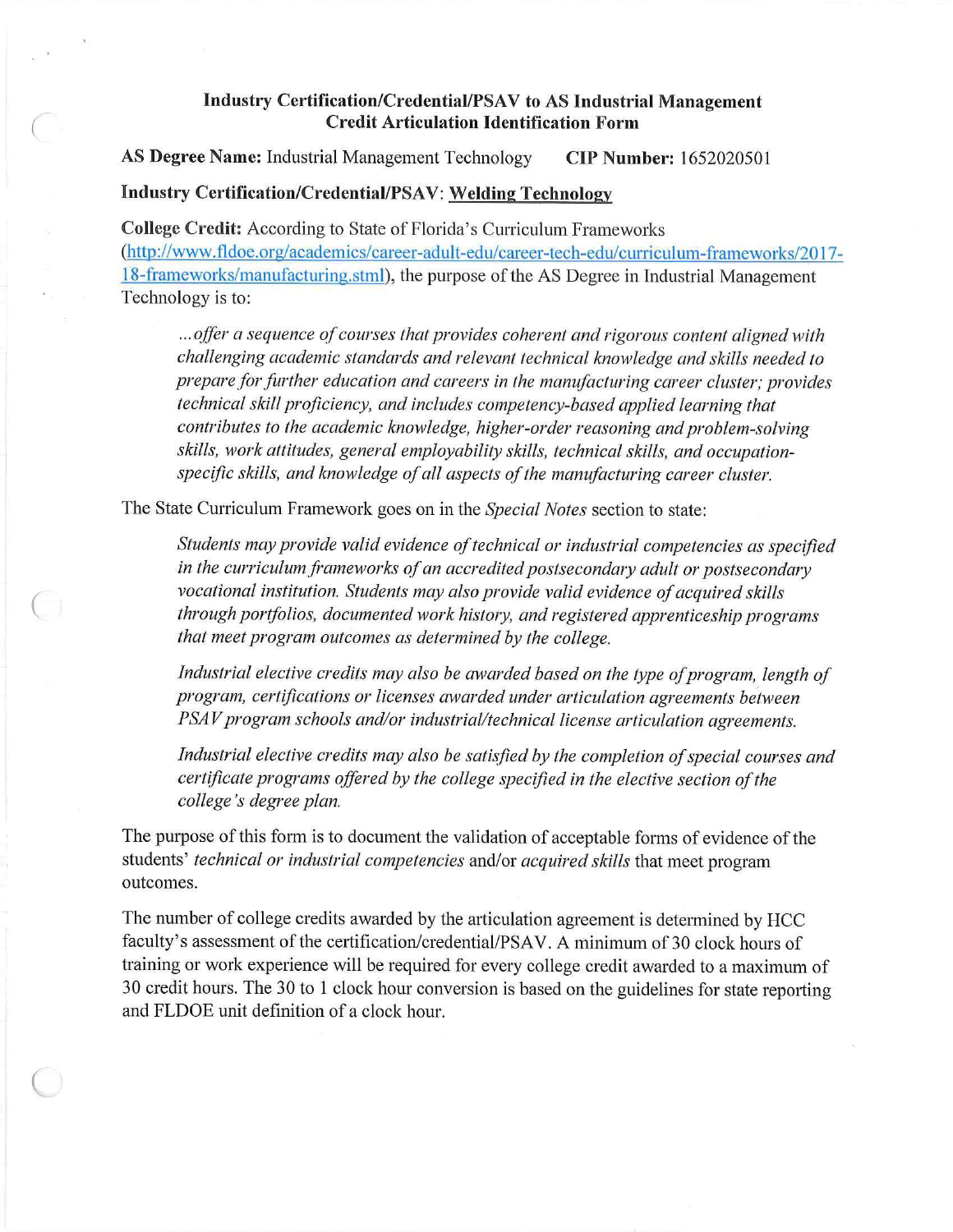**Validation Mechanism:** To be eligible for articulation, the student must show evidence of their current **Welding Technology** certification/credential and it must have been issued within three (3) years prior to their enrollment in the program.

**Rationale/Justification: Welding Technology** certification represents industry acknowledgement of technical skill attainment of competencies in the AS in Industrial Management Technology program. HCC faculty reviewed the following:

X State Curriculum Frameworks

*.){\_* Course Syllabi

*(* 

Course Exams

**-X-** Course Scope and Sequence

**.Ji--** Textbooks/Course Materials

Other

The **Welding Technology** certification/credential will serve as equivalent substitutions for the HCC courses identified below.

| Post-Secondary Adult Vocational/Apprenticeship/Corporate<br><b>Training Program</b> |                       |                                         | <b>Post-Secondary Institution:</b><br><b>Hillsborough Community College</b> |                            |                     |
|-------------------------------------------------------------------------------------|-----------------------|-----------------------------------------|-----------------------------------------------------------------------------|----------------------------|---------------------|
| Program/Courses                                                                     | Clock<br><b>Hours</b> | <b>PSAV</b><br>Course<br><b>Numbers</b> | Course<br>Code                                                              | <b>Course Name</b>         | Awarde<br>d Credits |
| <b>Welder Assistant 1</b>                                                           | 150                   | <b>PMT0070</b>                          | ETI<br>2941                                                                 | Industrial Mang. Practicum |                     |
| <b>Welder Assistant 2</b>                                                           | 150                   | <b>PMT0071</b>                          |                                                                             |                            |                     |
| Welder, SMAW 1                                                                      | 150                   | <b>PMT0072</b>                          |                                                                             |                            |                     |
| Welder, SMAW 2                                                                      | 150                   | <b>PMT0073</b>                          |                                                                             |                            |                     |
| Welder                                                                              | 450                   | <b>PMT0074</b>                          |                                                                             |                            |                     |
| <b>Total Clock Hours</b>                                                            | 1050                  |                                         |                                                                             | <b>Total credits</b>       |                     |

Total Credits Awarded for the courses listed above is *30*